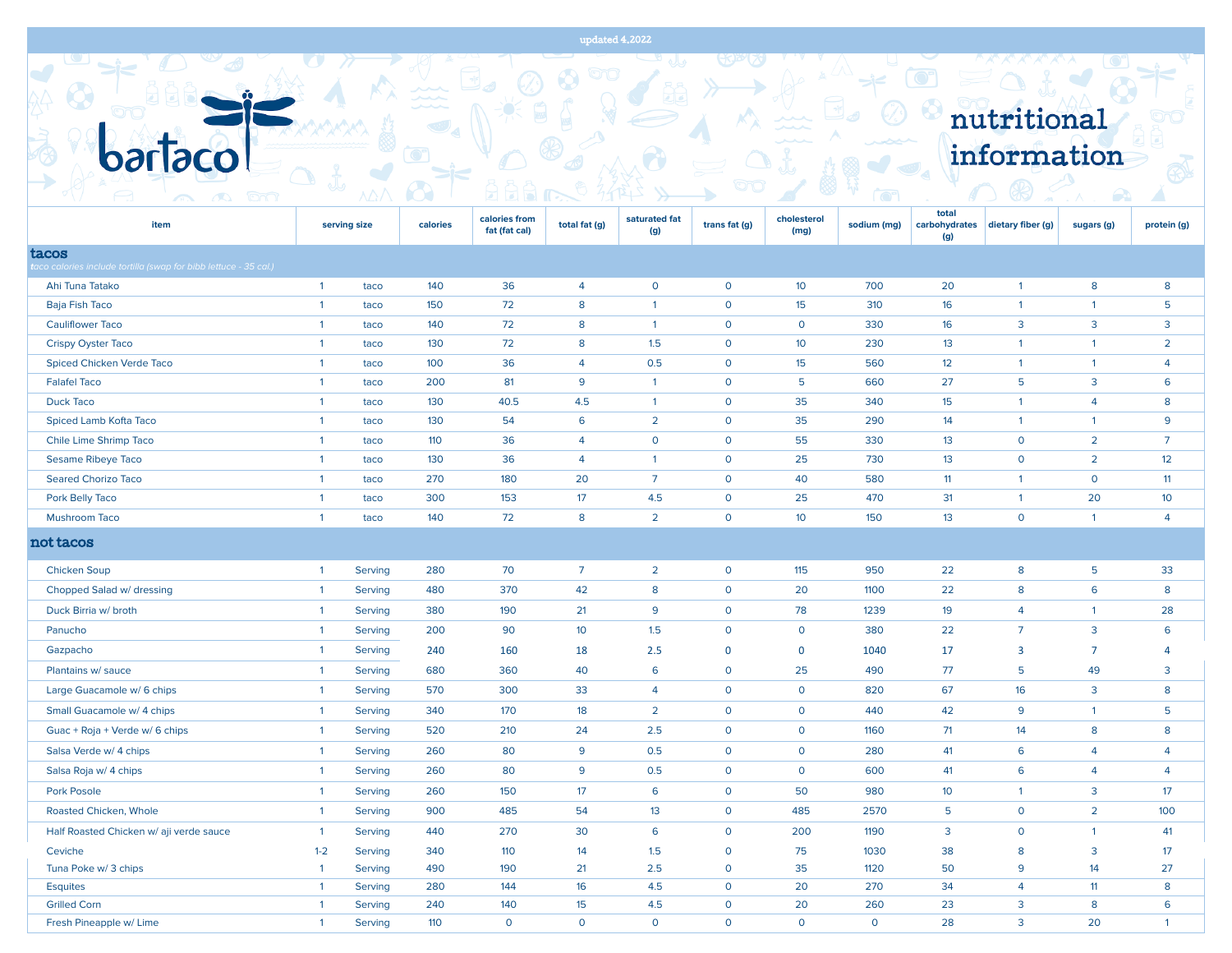|                                        |                |              |          |                                |                 |                      |                |                     |              |                               | nutritional             |                |                 |
|----------------------------------------|----------------|--------------|----------|--------------------------------|-----------------|----------------------|----------------|---------------------|--------------|-------------------------------|-------------------------|----------------|-----------------|
|                                        |                |              |          |                                |                 |                      |                |                     |              |                               | information             |                |                 |
|                                        |                |              |          |                                |                 |                      |                |                     |              |                               |                         |                |                 |
| <b>tonn</b>                            |                |              |          |                                |                 |                      |                |                     |              |                               |                         |                |                 |
| item                                   |                | serving size | calories | calories from<br>fat (fat cal) | total fat (g)   | saturated fat<br>(g) | trans fat (g)  | cholesterol<br>(mg) | sodium (mg)  | total<br>carbohydrates<br>(g) | dietary fiber (g)       | sugars (g)     | protein (g)     |
| Green Papaya Salad                     | $\overline{1}$ | Serving      | 70       | $\mathbf{O}$                   | $\mathsf{o}$    | $\mathsf{o}$         | $\mathsf{o}$   | $\mathsf{o}$        | 0            | 16                            | $\mathsf{o}$            | 12             | $\overline{1}$  |
| <b>Cucumber Salad</b>                  | $\overline{1}$ | Serving      | 70       | 40                             | 4.5             | 0.5                  | $\mathbf 0$    | $\mathsf{o}$        | 960          | 8                             | $\mathbf{1}$            | 5              | $\overline{1}$  |
| Stewed Beans (with sofrito)            | $\overline{1}$ | Serving      | 240      | 54                             | 6               | 1.5                  | $\overline{0}$ | 15                  | 720          | 33                            | 13                      | $\overline{2}$ | 13              |
| Kimchi                                 | $\overline{1}$ | Serving      | 45       | $\mathbf 0$                    | $\mathbf 0$     | $\mathsf{o}$         | $\overline{0}$ | $\mathbf 0$         | 1880         | 8                             | $\mathbf 0$             | $\overline{2}$ | $\overline{2}$  |
| Street Corn Fritters w/ sauce          | $\overline{1}$ | Serving      | 610      | 160                            | 28.3            | 4                    | $\mathbf 0$    | 110                 | 1980         | 28                            | $\overline{4}$          | 5              | 22              |
| rice bowls                             |                |              |          |                                |                 |                      |                |                     |              |                               |                         |                |                 |
| <b>Sesame Ribeye</b>                   | $\overline{1}$ | Serving      | 450      | 99                             | 11              | $\overline{2}$       | $\overline{0}$ | 55                  | 2040         | 60                            | $\overline{3}$          | 5              | 28              |
| <b>Spiced Chicken Verde</b>            | $\overline{1}$ | Serving      | 370      | 99                             | 11              | 1.5                  | $\mathbf 0$    | 30                  | 1720         | 57                            | 4                       | 3              | 12              |
| Chile Lime Shrimp                      | $\overline{1}$ | Serving      | 410      | 99                             | 11              | 1.5                  | $\circ$        | 110                 | 880          | 60                            | 3                       | 6              | 17              |
| <b>Seared Chorizo</b>                  | $\overline{1}$ | Serving      | 710      | 369                            | 41              | 14                   | $\mathbf 0$    | 75                  | 2000         | 57                            | $\overline{\mathbf{3}}$ | $\overline{4}$ | 26              |
| Mushroom                               | $\overline{1}$ | Serving      | 470      | 180                            | 20              | 4.5                  | $\mathbf 0$    | 20                  | 1130         | 61                            | 3                       | 4              | 13              |
| Cauliflower                            | $\overline{1}$ | Serving      | 430      | 140                            | 16              | 1.5                  | $\mathsf{o}$   | $\circ$             | 1560         | 66                            | $\overline{7}$          | 6              | 10 <sup>°</sup> |
| Spiced Lamb Kofta                      | $\overline{1}$ | Serving      | 460      | 126                            | 14              | 4.5                  | $\mathbf 0$    | 70                  | 1420         | 63                            | 5                       | 5              | 23              |
| Ahi Tuna                               | $\overline{1}$ | Serving      | 510      | 110                            | 12              | 1.5                  | $\overline{0}$ | 20                  | 2620         | 80                            | 5                       | 23             | 21              |
| <b>Glazed Pork Belly</b>               | $\overline{1}$ | Serving      | 690      | 296                            | 33              | 9                    | $\mathsf{O}$   | 55                  | 1560         | 77                            | $\overline{4}$          | 23             | 23              |
| <b>Roasted Duck</b>                    | $\overline{1}$ | Serving      | 460      | 107                            | 12              | 2.5                  | $\mathbf 0$    | 90                  | 1580         | 64                            | $\overline{4}$          | 9              | 25              |
| desserts                               |                |              |          |                                |                 |                      |                |                     |              |                               |                         |                |                 |
| Churros                                | $\overline{1}$ | Serving      | 600      | 306                            | 34              | 14                   | 0.5            | 115                 | 170          | 66                            | 3                       | 34             | 10 <sup>°</sup> |
| <b>Tres Leches</b>                     | $\overline{1}$ | Serving      | 570      | 270                            | 30              | 19                   | $\overline{1}$ | 140                 | 230          | 67                            | $\overline{1}$          | 57             | 11              |
| Key lime Pie in a Jar w/ whipped cream | $\overline{1}$ | Serving      | 680      | 250                            | 28              | 15                   | 0.5            | 285                 | 300          | 94                            | $\mathbf{1}$            | 83             | 16              |
| <b>FL - Duomo Gelato</b>               |                |              |          |                                |                 |                      |                |                     |              |                               |                         |                |                 |
| vanilla                                | $\overline{1}$ | Serving      | 180      | 110                            | $\overline{7}$  | 4                    | $\overline{0}$ | $\sim$              | $\sim$       | 26                            | $\mathbf 0$             | $\sim$         | $5\phantom{.0}$ |
| chocolate                              | $\overline{1}$ | Serving      | 200      | 70                             | 8               | 5                    | $\mathbf 0$    | 15                  | $\mathsf{o}$ | 29                            | $\mathbf 0$             | 25             | 5               |
| coconut                                | $\overline{1}$ | Serving      | 200      | 70                             | 8               | 5                    | $\overline{0}$ | 30                  | 60           | 31                            | $\mathbf 0$             | 24             | $\overline{3}$  |
| mint chocolate chip                    | $\overline{1}$ | Serving      | 250      | 110                            | 12              | 8                    | $\mathbf 0$    | 30                  | 70           | 32                            | $\omega$                | 25             | $\overline{3}$  |
| w/ cone - vanilla                      | -1             | Serving      | 230      | 70                             | 7               | 4                    | $\circ$        | $\circ$             | 55           | 36                            | $\circ$                 | 4              | 5               |
| w/ cone - chocolate                    | $\overline{1}$ | Serving      | 250      | 80                             | 9               | 5                    | $\mathsf{O}$   | 15                  | 60           | 40                            | $\mathsf{O}$            | 29             | $5\phantom{.0}$ |
| w/ cone - coconut                      | $\overline{1}$ | Serving      | 250      | 80                             | 8               | 5                    | $\circ$        | 30                  | 120          | 41                            | $\mathbf{O}$            | 27             | $\overline{4}$  |
| w/ cone - mint chocolate chip          | $\overline{1}$ | Serving      | 300      | 120                            | 13              | 8                    | $\mathsf{O}$   | 30                  | 130          | 43                            | $\omega$                | 29             | $\overline{4}$  |
| <b>CO - Fior Gelato</b>                |                |              |          |                                |                 |                      |                |                     |              |                               |                         |                |                 |
| all flavors                            | $\overline{1}$ | Serving      | 220      | 81                             | 9               | 4.5                  | $\overline{O}$ | 30                  | 130          | 23                            | $\sim$                  | 20             | $5\phantom{.0}$ |
| w/ cone - all flavors                  | $\overline{1}$ | Serving      | 270      | 86                             | 10 <sup>°</sup> | 4.5                  | $\circ$        | 30                  | 170          | 33                            | $\sim$                  | 24             | 5 <sup>5</sup>  |
| <b>GA - Honeysuckle Gelato</b>         |                |              |          |                                |                 |                      |                |                     |              |                               |                         |                |                 |
| vanilla                                | $\overline{1}$ | Serving      | 210      | 80                             | 9               | 4.5                  | $\mathbf{O}$   | 35                  | 95           | 28                            | $\circ$                 | 25             | $\overline{4}$  |

dark chocolate 1 Serving 240 80 9 4.5 0 30 95 38 0 33 4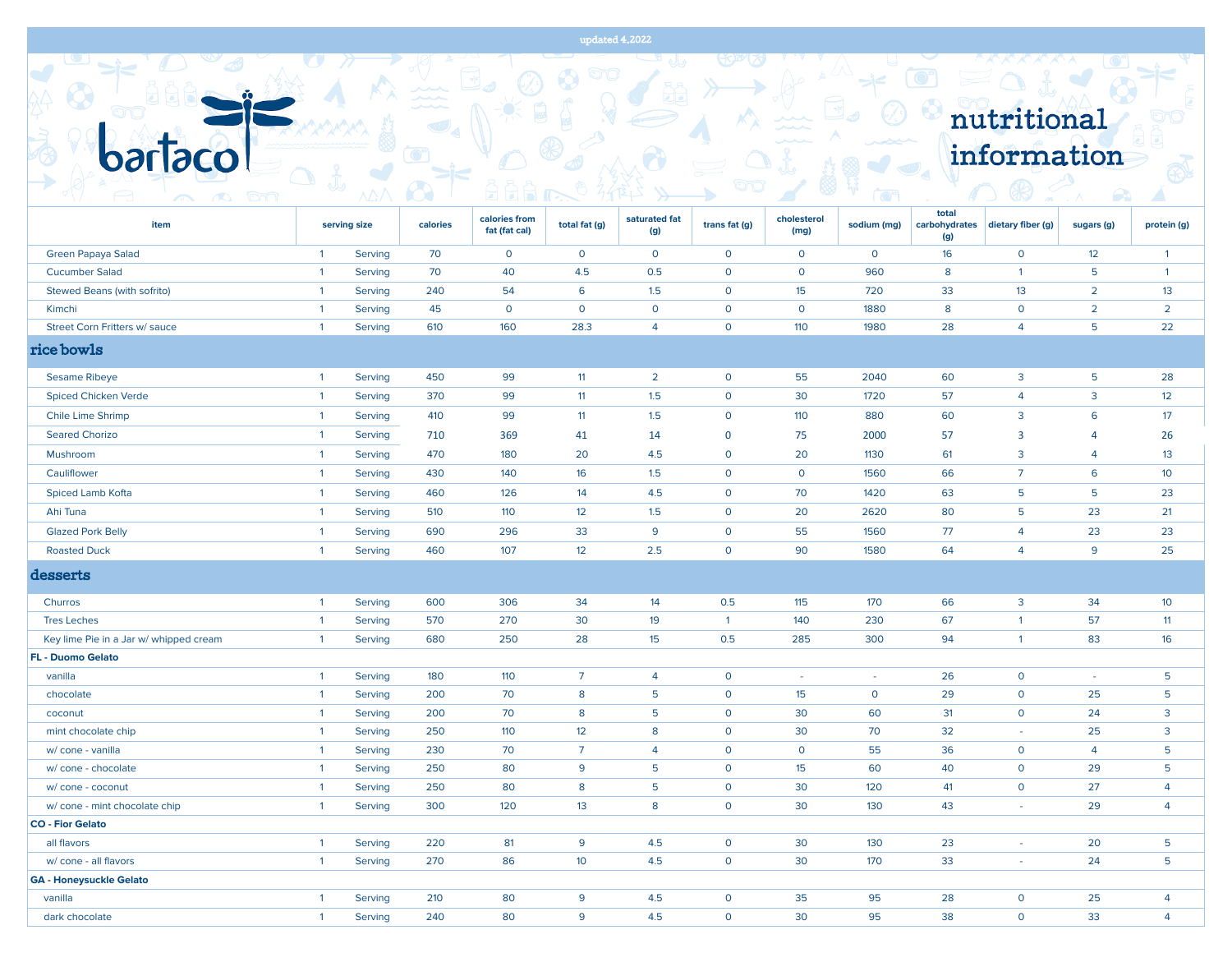|  |             | $A^{\prime\prime\prime}$ $A^{\prime\prime\prime}$ $A^{\prime\prime\prime}$ ) |  |
|--|-------------|------------------------------------------------------------------------------|--|
|  |             |                                                                              |  |
|  | nutritional |                                                                              |  |
|  |             |                                                                              |  |
|  |             |                                                                              |  |
|  | information |                                                                              |  |
|  |             |                                                                              |  |
|  |             |                                                                              |  |

| item                                |                | serving size | calories | calories from<br>fat (fat cal) | total fat (g)   | saturated fat<br>(g) | trans fat (g) | cholesterol<br>(mg) | sodium (mg)  | total<br>carbohydrates<br>(g) | dietary fiber (g) | sugars (g)     | protein (g)              |
|-------------------------------------|----------------|--------------|----------|--------------------------------|-----------------|----------------------|---------------|---------------------|--------------|-------------------------------|-------------------|----------------|--------------------------|
| fresh mint chip                     | $\overline{1}$ | Serving      | 240      | 80                             | 11              | $\overline{7}$       | $\mathsf{o}$  | 30                  | 70           | 18                            | $\mathbf 0$       | 29             | $\overline{4}$           |
| toasted coconut                     | $\overline{1}$ | Serving      | 240      | 80                             | 9               | 4.5                  | $\mathbf 0$   | 30                  | 105          | 27                            | $\mathbf 0$       | 24             | $\overline{4}$           |
| w/ cone - vanilla                   | $\overline{1}$ | Serving      | 260      | 80                             | 9               | $\overline{4}$       | $\mathbf{O}$  | 30                  | 135          | 34                            | $\circ$           | 26             | 5                        |
| w/ cone - dark chocolate            | $\overline{1}$ | Serving      | 290      | 90                             | 9               | 4.5                  | $\mathbf{O}$  | 30                  | 150          | 48                            | $\mathbf 0$       | 37             | 5                        |
| w/ cone - fresh mint chip           | $\overline{1}$ | Serving      | 290      | 90                             | 11              | 6                    | $\circ$       | 25                  | 115          | 25                            | $\circ$           | 29             | 5                        |
| w/ cone - toasted coconut           | $\overline{1}$ | Serving      | 290      | 85                             | 9               | 4.5                  | $\mathbf 0$   | 30                  | 160          | 37                            | $\mathbf{O}$      | 28             | 5                        |
| NY, CT, VA, MA, TN, NC - Longford's |                |              |          |                                |                 |                      |               |                     |              |                               |                   |                |                          |
| coconut                             | $\overline{1}$ | Serving      | 250      | 110                            | 12              | $\mathbf 0$          | $\circ$       | 50                  | $\sim$       | 26                            | $\sim$            | 26             | $\overline{\phantom{a}}$ |
| vanilla                             | $\overline{1}$ | Serving      | 250      | 110                            | 15              | $\overline{0}$       | $\mathbf 0$   | 80                  | $\omega$     | 25                            | $\sim$            | 22             | $\bar{\phantom{a}}$      |
| chocolate                           | $\overline{1}$ | Serving      | 270      | 140                            | 15              | $\overline{0}$       | $\mathbf 0$   | 45                  | $\omega$     | 27                            | $\sim$            | 23             | $\overline{4}$           |
| fresh mint                          | $\overline{1}$ | Serving      | 290      | 140                            | 16              | $\overline{0}$       | $\mathbf 0$   | 75                  | $\omega$     | 32                            | $\sim$            | 25             | $5\phantom{.0}$          |
| w/ cone - coconut                   | $\overline{1}$ | Serving      | 300      | 110                            | 13              | $\mathbf 0$          | $\circ$       | 50                  | 55           | 37                            | ÷.                | 30             | $\overline{1}$           |
| w/ cone - vanilla                   | $\overline{1}$ | Serving      | 300      | 140                            | 16              | $\mathbf{O}$         | $\mathsf{o}$  | 80                  | 55           | 35                            | $\sim$            | 26             | $\overline{1}$           |
| w/ cone - chocolate                 | $\overline{1}$ | Serving      | 320      | 140                            | 16              | $\mathbf{O}$         | $\mathbf 0$   | 45                  | 55           | 38                            | $\sim$            | 27             | 5                        |
| w/ cone - fresh mint                | $\overline{1}$ | Serving      | 340      | 150                            | 16              | $\mathsf{o}$         | $\mathsf{o}$  | 75                  | 55           | 42                            | $\sim$            | 28             | 5                        |
| <b>WI - Villa Dolce Gelato</b>      |                |              |          |                                |                 |                      |               |                     |              |                               |                   |                |                          |
| vanilla                             | $\overline{1}$ | Serving      | 230      | 110                            | 12              | 8                    | $\mathsf{o}$  | 45                  | 65           | 25                            | $\mathbf 0$       | 24             | 5                        |
| chocolate                           | $\overline{1}$ | Serving      | 250      | 100                            | 11              | 6                    | $\mathbf 0$   | 85                  | 50           | 35                            | $\mathbf 0$       | 31             | 6                        |
| coconut                             | $\overline{1}$ | Serving      | 240      | 110                            | 12              | 8                    | $\mathsf{o}$  | 40                  | 55           | 29                            | $\mathbf 0$       | 29             | 3                        |
| mint chip                           | $\overline{1}$ | Serving      | 230      | 80                             | 9               | 6                    | $\mathbf 0$   | 35                  | 60           | 32                            | $\mathsf{O}$      | 31             | 5                        |
| vanilla w/ cone                     | $\overline{1}$ | Serving      | 280      | 120                            | 13              | 8                    | $\circ$       | 45                  | 120          | 35                            | $\mathbf{O}$      | 27             | 5                        |
| chocolate w/ cone                   | $\overline{1}$ | Serving      | 300      | 110                            | 12              | 6                    | $\mathbf 0$   | 85                  | 105          | 45                            | $\circ$           | 34             | 6                        |
| coconut w/ cone                     | $\overline{1}$ | Serving      | 290      | 120                            | 13              | 8                    | $\circ$       | 40                  | 115          | 40                            | $\mathbf{O}$      | 33             | $\overline{4}$           |
| mint chip w/ cone                   | $\overline{1}$ | Serving      | 280      | 90                             | 10 <sup>°</sup> | 6                    | $\mathsf{o}$  | 35                  | 120          | 42                            | $\mathbf 0$       | 34             | 5                        |
| misc                                |                |              |          |                                |                 |                      |               |                     |              |                               |                   |                |                          |
| Soft Corn Tortilla (ea.) - 4.5" Ole | $\overline{1}$ | Serving      | 35       | $\mathsf{O}$                   | $\mathsf{o}$    | $\mathsf{o}$         | $\mathsf{o}$  | $\mathsf{o}$        | 14.5         | 9.5                           | $\mathbf 0$       | $\mathbf 0$    | $\mathsf{o}$             |
| Soft Flour Tortilla (ea.) - 6" Ole  | $\overline{1}$ | Serving      | 90       | 25                             | 2.5             | $\overline{1}$       | $\mathsf{o}$  | $\mathsf{o}$        | 150          | 14                            | $\overline{1}$    | $\mathsf{O}$   | $\overline{2}$           |
| Add On: 3 oz Rotisserie Chicken     | $\overline{1}$ | Serving      | 140      | 64                             | $\overline{7}$  | $\overline{2}$       | $\mathbf{O}$  | 95                  | 440          | $\mathsf{O}$                  | $\mathbf{O}$      | $\mathbf{O}$   | 20                       |
| kids menu                           |                |              |          |                                |                 |                      |               |                     |              |                               |                   |                |                          |
| Quesadilla Cheese                   | $\overline{1}$ | Serving      | 300      | 128                            | 14              | 8                    | $\mathsf{o}$  | 25                  | 550          | 28                            | $\mathbf 0$       | $\mathsf{O}$   | 13                       |
| Quesadilla Beef                     | $\overline{1}$ | Serving      | 370      | 170                            | 19              | 9                    | $\circ$       | 45                  | 760          | 30                            | $\circ$           | $\overline{2}$ | 20                       |
| Quesadilla Chicken                  | $\overline{1}$ | Serving      | 370      | 160                            | 18              | 9                    | $\circ$       | 75                  | 770          | 28                            | $\mathbf 0$       | $\mathsf{O}$   | 23                       |
| Cucumbers                           | $\overline{1}$ | Serving      | 35       | $\mathsf{O}$                   | $\mathsf{o}$    | $\mathbf 0$          | $\mathbf 0$   | $\mathsf O$         | $\mathbf{O}$ | $\overline{7}$                | $\overline{4}$    | $\overline{4}$ | $\overline{4}$           |
| <b>Steamed Broccoli</b>             | $\overline{1}$ | Serving      | 110      | 90                             | 10 <sup>°</sup> | 6                    | $\Omega$      | 25                  | 380          | $\overline{4}$                | $\overline{2}$    | $\overline{1}$ | $\mathbf{3}$             |